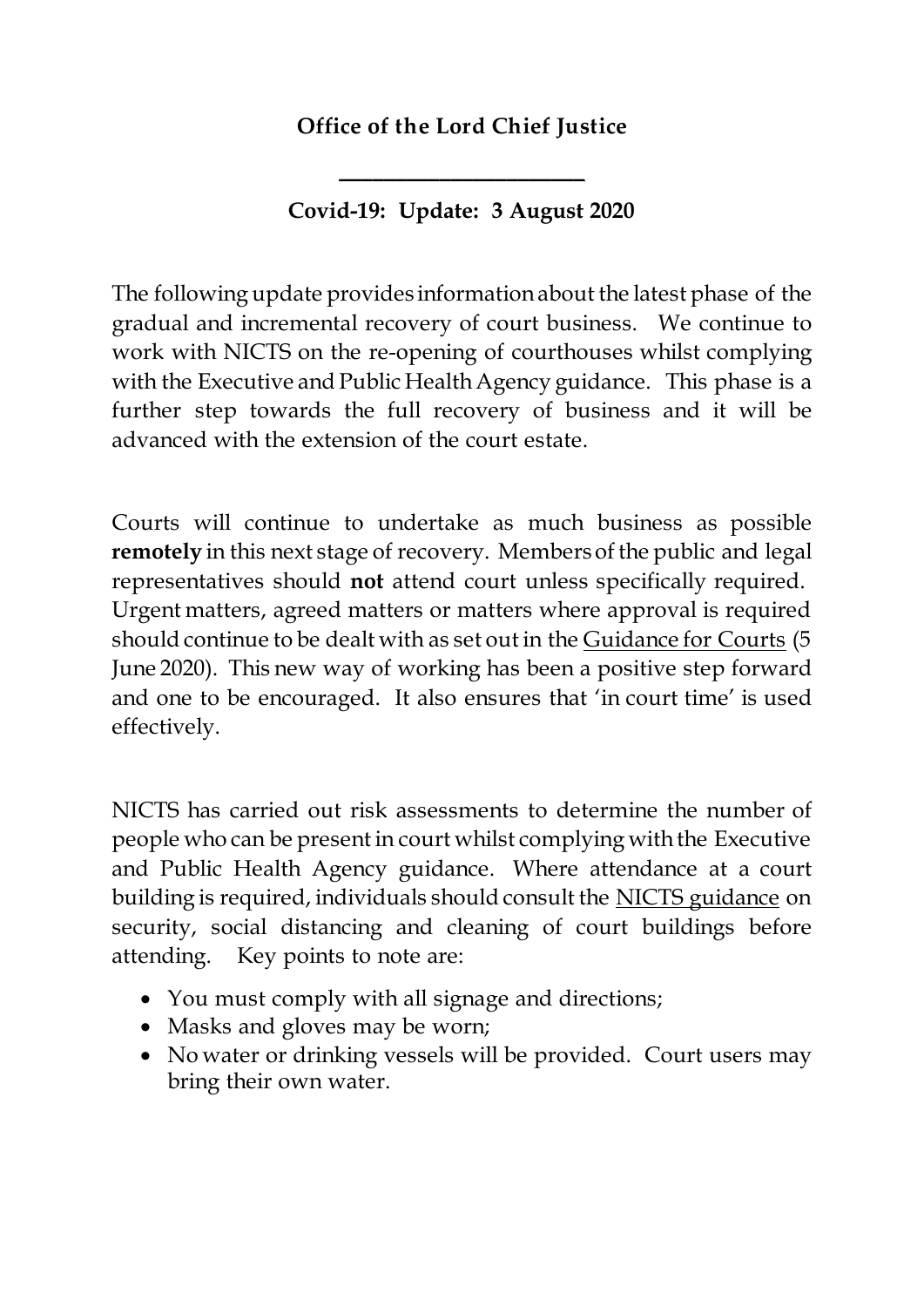# **Hearings**

Attendance at court for substantive hearings by **County Court Judges, District Judges and District Judges (Magistrates' Courts)** should only be where it is pre-arranged and a judge has directed accordingly<sup>[1](#page-1-0)</sup>. In these circumstances, legal representatives and/or a party to the proceedings should collaboratively complete Form **HR1** and lodge it with the relevant court office as directed by the judge or, in any event, no later than 4.00 pm four working days in advance of the hearing. They should detail the number of persons who will be involved whether remotely or physically. This is necessary to ensure that footfall and social distancing can be managed. Where a case is listed and an allocated time is determined, those involved will only be permitted access to the court building during the relevant period.

Where a substantive hearing has been listed and the matter does not need to proceed (ie where the matter has been agreed) legal representatives and/or a party to the proceedings should collaboratively complete Form [CCCI1](https://judiciaryni.uk/sites/judiciary/files/media-files/FORM%20CCCI1%20County%20Court%20Business%20Continuity%20Covid-19%20V5.0%20Issued%205.6.20.DOC) o[r MCCI1](https://judiciaryni.uk/sites/judiciary/files/media-files/FORM%20MCCI1%20%20Magistrates%20%20Court%20Business%20Continuity%20Covid%2019%20%2012.5.20.DOC) as appropriate and lodge it with the relevant court office no later than 4.00 pm four working days in advance of the date for hearing.

No hard copy documentation will be accepted by the court if a party attempts to hand it in during the course of the hearing. Late submission of documents without some extenuating reason may mean they will not be considered.

### **Bail**

In relation to applications for bail at all tiers it is important that time limits are complied with and information is provided in sufficient time to allow the application to be considered.

<span id="page-1-0"></span><sup>1</sup> <sup>1</sup> This does not apply to substantive hearings in the High Court and Court of Appeal where the arrangements currently in place for these tiers will continue.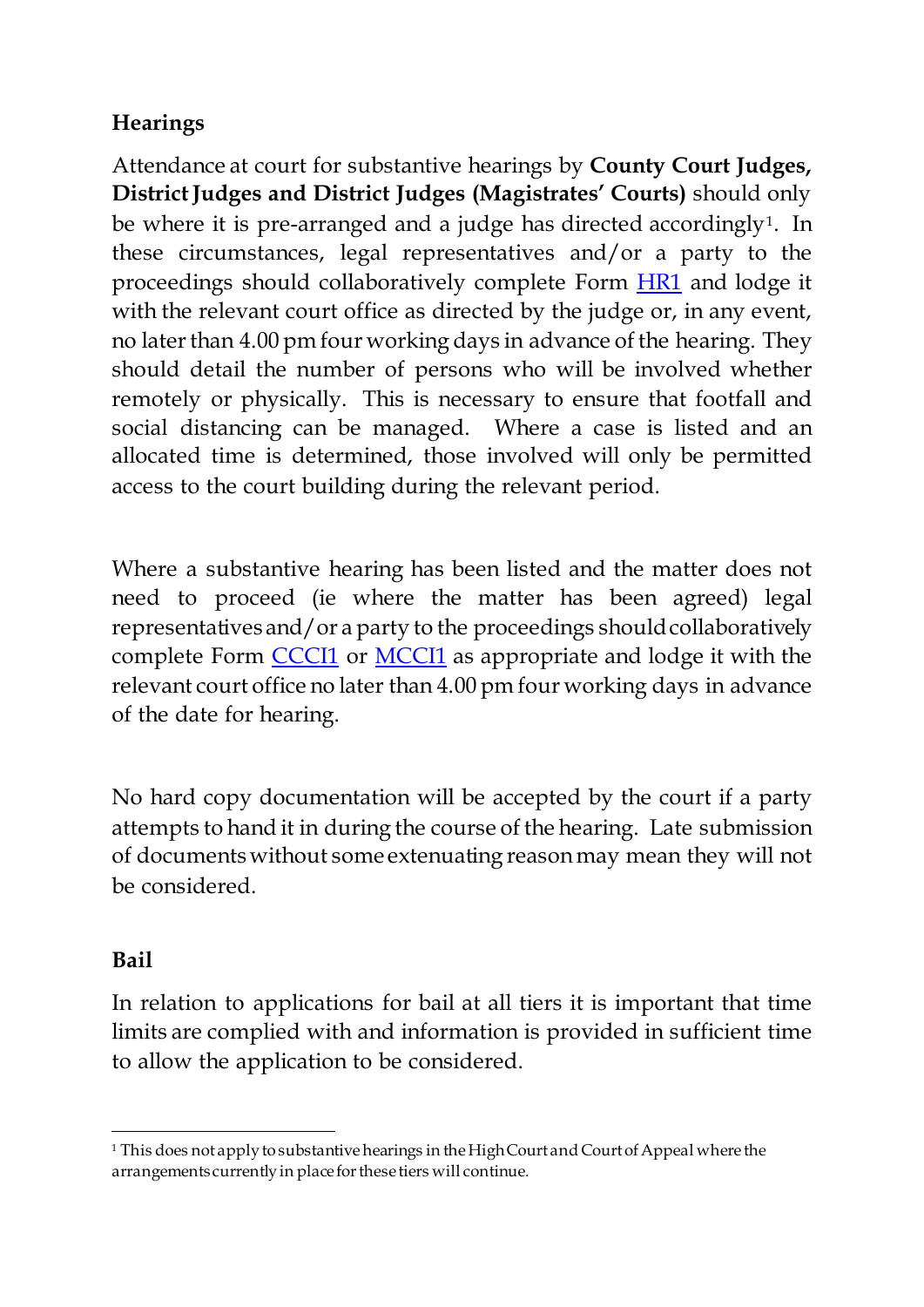### **Crown Court**

Jury trials will resume in Laganside Courts in week commencing 17 August 2020. Arrangements for trials in other Crown Court venues are being planned for mid-September and further details will be issued. The Crown Courts continue to deal with arraignments, pleas and sentencing and case management. Reviews for High Court Judge Crown Court cases have been listed on 4 and 18 September.

## **County Court and District Judge Courts**

In relation to both Crown Court and County Court and District Judge courts please see the attached [list of venues and allocated business.](https://judiciaryni.uk/sites/judiciary/files/media-files/County%20Court%20Judge%20and%20District%20Judge%20-%20Allocated%20courts%20and%20business%20-%2031.07.20.pdf) Further details will be issued. In the interim business will continue in line with current arrangements.

## **Coroners**

Coroners' inquests and hearings will be listed in Court 3 in Laganside Courts and other courts as necessary. Preliminary hearings will be facilitated remotely where possible. Attendance at court for substantive hearings should only be where it is pre-arranged and a Coroner has directed accordingly. Further detail on the arrangements for inquests will be confirmed shortly.

## **Magistrates' Courts**

The listing of magistrates' courts business (adult criminal, departmental, youth, family proceedings and domestic proceedings courts) will extend out of the current court hubs as outlined below. A [detailed schedule](https://judiciaryni.uk/sites/judiciary/files/media-files/Magistrates%27%20Courts%20-%20Allocated%20Courts%20and%20Schedules%20-%2031.07.20%20-%20Revised%2007.08.20.pdf) of the business being listed at each court venue has been published on the website. Practitioners should adopt the usual practice of accessing court lists online to check their cases. From 3 August 2020, unless otherwise directed by the judge, any cases should be adjourned to the venue allocated for that business area.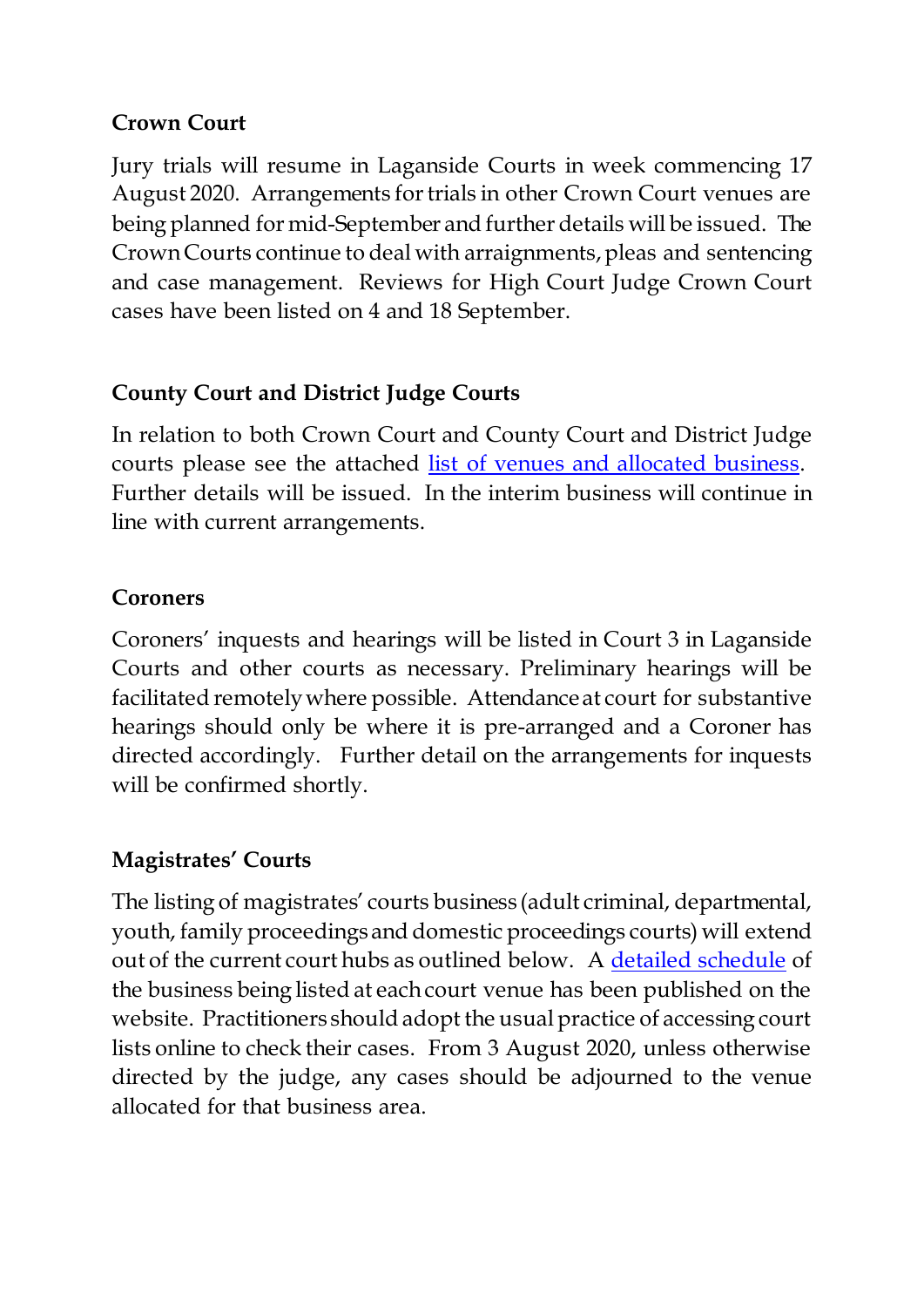The listing arrangements are broadly as follows:

| Date      | Courthouse            | <b>Court Business</b>                                                                                                                                                          |
|-----------|-----------------------|--------------------------------------------------------------------------------------------------------------------------------------------------------------------------------|
| 10 August | Laganside (Court 2)   | Each Friday: criminal contests                                                                                                                                                 |
|           | Laganside (Court 6)   | Belfast criminal, Departmental and<br>$\bullet$<br>Youth<br><b>Substance Misuse Court</b>                                                                                      |
|           | Laganside (Court 8)   | Belfast Family Proceedings Court<br>$\bullet$<br>(FPC) and Domestic                                                                                                            |
|           | Laganside (Court 9)   | Belfast Criminal - Videolink at<br>$\bullet$<br>9.15 am, summons, plea<br>&<br>sentence                                                                                        |
|           | Laganside (Court 10)  | Belfast Criminal - charge sheet<br>cases                                                                                                                                       |
|           | Antrim (Court 2)      | Antrim Criminal, Departmental,<br>$\bullet$<br>Youth, Domestic and FPC<br>Ballymena<br>Criminal,<br>Departmental, Youth, Domestic<br>and FPC                                   |
|           | Newtownards (Court 1) | Ards and Downpatrick FPC and<br>Domestic<br>Ards and Downpatrick Youth<br>$\bullet$                                                                                            |
|           | Newtownards (Court 2) | Ards Criminal, Departmental<br>$\bullet$                                                                                                                                       |
|           | Downpatrick (Court 2) | Criminal,<br>Downpatrick<br>$\bullet$<br>Departmental and Domestic                                                                                                             |
|           | Lisburn (Court 1)     | Lisburn<br>Criminal<br>and<br>$\bullet$<br>Departmental<br>Craigavon<br>Criminal<br>and<br>Departmental                                                                        |
|           | Craigavon (Court 3)   | Lisburn FPC, Domestic and Youth<br>٠<br>Craigavon FPC, Domestic<br>and<br>Youth (including Armagh Youth)<br>Newry, Armagh & Banbridge FPC<br>and Domestic<br>Criminal contests |
|           | Newry (Court 3)       | Newry, Armagh<br>Banbridge<br>&<br>Criminal and Departmental<br>Youth<br>Newry<br>(including)<br><b>Banbridge Youth)</b>                                                       |
|           |                       |                                                                                                                                                                                |